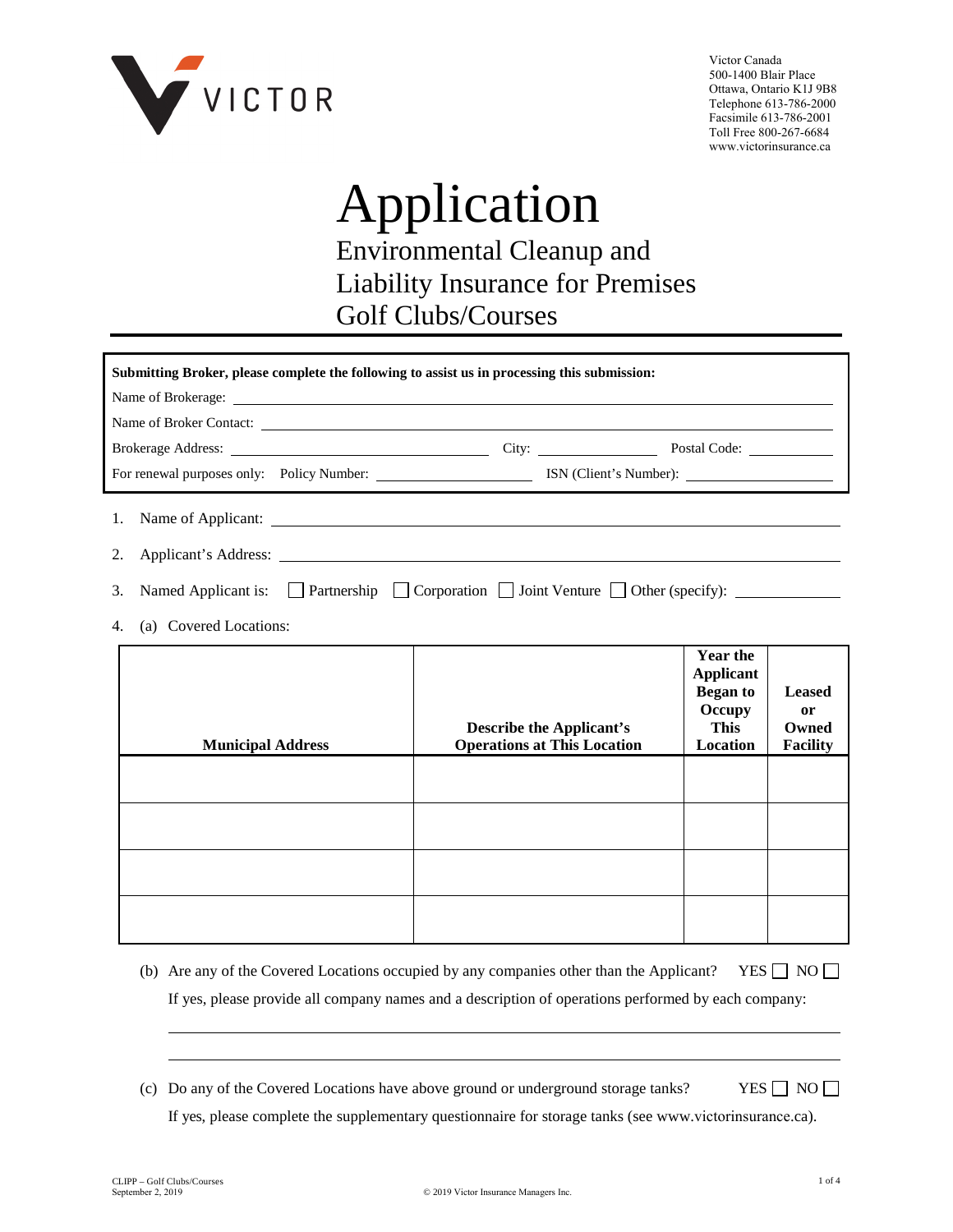(e) Please describe the past uses of the Covered Locations as follows (if no other previous uses, please indicate none):

| <b>Municipal Address</b> | <b>Past Uses of This Location</b> |  |  |
|--------------------------|-----------------------------------|--|--|
|                          |                                   |  |  |
|                          |                                   |  |  |
|                          |                                   |  |  |
|                          |                                   |  |  |
|                          |                                   |  |  |
|                          |                                   |  |  |
|                          |                                   |  |  |
|                          |                                   |  |  |

(f) Is a herbicide/pesticide management program in use? YES  $\Box$  NO  $\Box$ 

A herbicide/pesticide management program denotes procedures for the application of herbicides/pesticides. A copy of such procedures may be requested by Victor.

- (g) Does the Applicant employ the services of a golf course/golf club management consultant? YES  $\Box$  NO  $\Box$
- 5. Please describe processes at any of the Covered Locations to recycle, re-use or separate materials from process waste:
- 6. Have there been any changes in processes at any of the Applicant's Covered Locations during the past five years that have lessened or increased the risk of a pollution incident? YES  $\Box$  NO  $\Box$

If yes, please provide details:

- 7. Please provide the Applicant's revenue for the upcoming year and for the previous five years:
	- (a) Estimated revenue (coming year):
	- (b) Revenue for last five years:

| Year    |  |  |  |
|---------|--|--|--|
| Revenue |  |  |  |

### 8. **Third Party Exposures**

Please describe the properties immediately adjacent to the Covered Locations:

- (a) Covered Location Address (please provide answers for each Covered Location):
- (b) Description of property immediately adjacent to the North of the Covered Location:
- (c) Description of property immediately adjacent to the South of the Covered Location: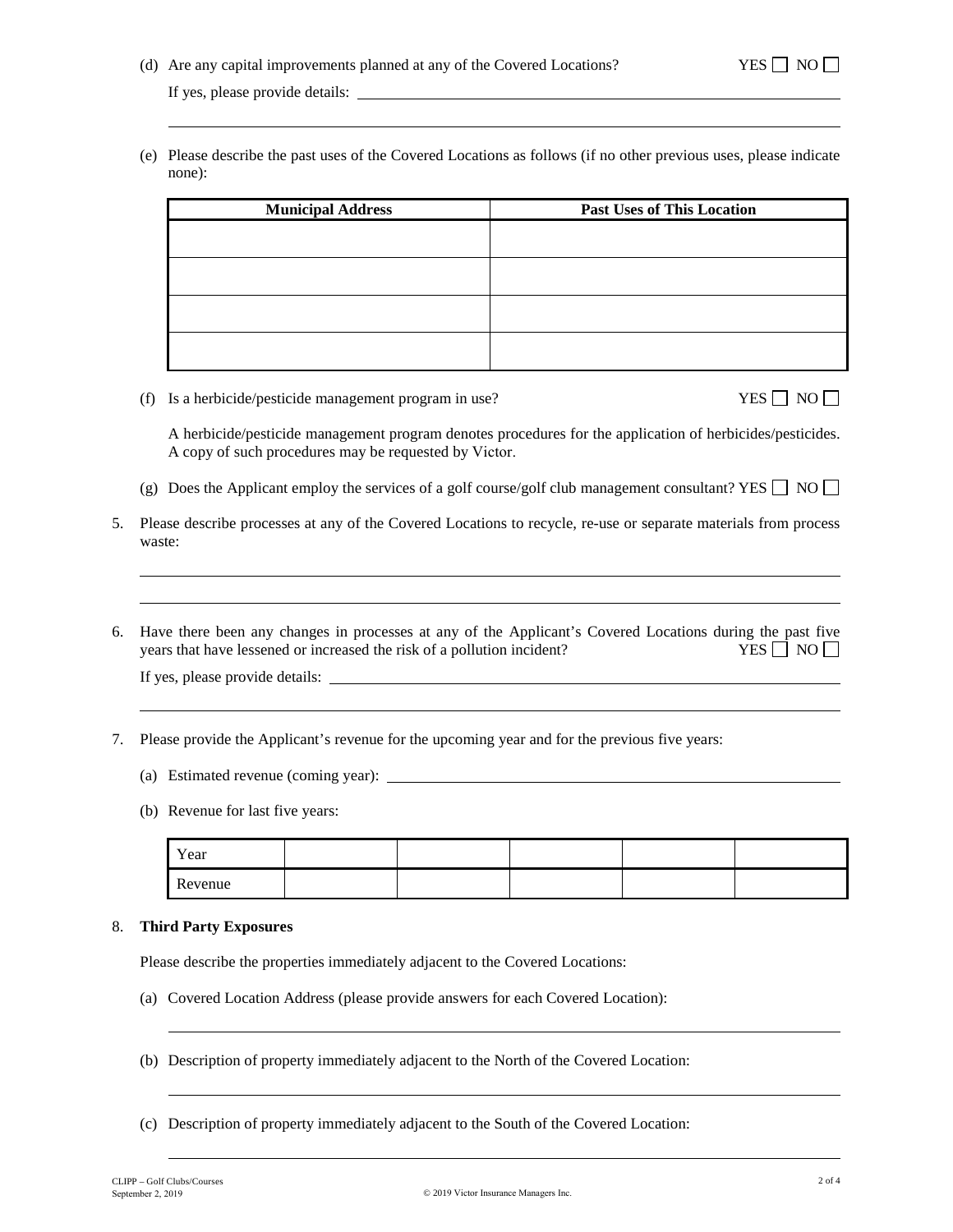- (d) Description of property immediately adjacent to the East of the Covered Location:
- (e) Description of property immediately adjacent to the West of the Covered Location:

## 9. **Inspections/Risk Management of Covered Locations**

(a) Inspection contact (please provide the name and telephone number of the inspection contact for each Covered Location):

| (b) During the last five years, has the Applicant or a third party conducted an environmental audit or survey of                                 |                      |  |  |
|--------------------------------------------------------------------------------------------------------------------------------------------------|----------------------|--|--|
| the Applicant's Covered Locations or operations?                                                                                                 | $YES \Box NO \Box$   |  |  |
| Completed by:                                                                                                                                    |                      |  |  |
| If yes, is a copy of the survey available to Victor?                                                                                             | YES $\Box$ NO $\Box$ |  |  |
| (c) Does the Applicant have an Environmental Safety Committee or any employees vested with specific<br>responsibility for environmental control? | $YES \Box NO \Box$   |  |  |
| If yes, please describe their duties and to whom they report:                                                                                    |                      |  |  |
|                                                                                                                                                  |                      |  |  |
|                                                                                                                                                  |                      |  |  |

(d) Are there any statutes, standards, or other city, provincial or federal regulations relating to the protection of the environment which apply to any location with which the Applicant cannot at present comply?  $YES \Box NO \Box$ 

If yes, please provide details:

#### 10. **Claims History**

(a) Has the Applicant during the last five years been prosecuted for contravention of any standard or law relating to the release from any Covered Location of a substance into sewers, rivers, sea, air or onto land?  $YES \Box NO \Box$ 

If yes, please provide details:

(b) Has the Applicant had any pollution claims during the last five years? YES  $\Box$  NO  $\Box$ 

If yes, please provide details:

(c) Is the Applicant aware of any fact, circumstance or situation which could result in a claim being made against the Applicant or any other person/entity for whom coverage is being sought? YES  $\Box$  NO  $\Box$ 

If yes, please provide details:

(d) Are any of the Covered Locations contaminated?  $YES \Box NO \Box$ 

If yes, please provide details: